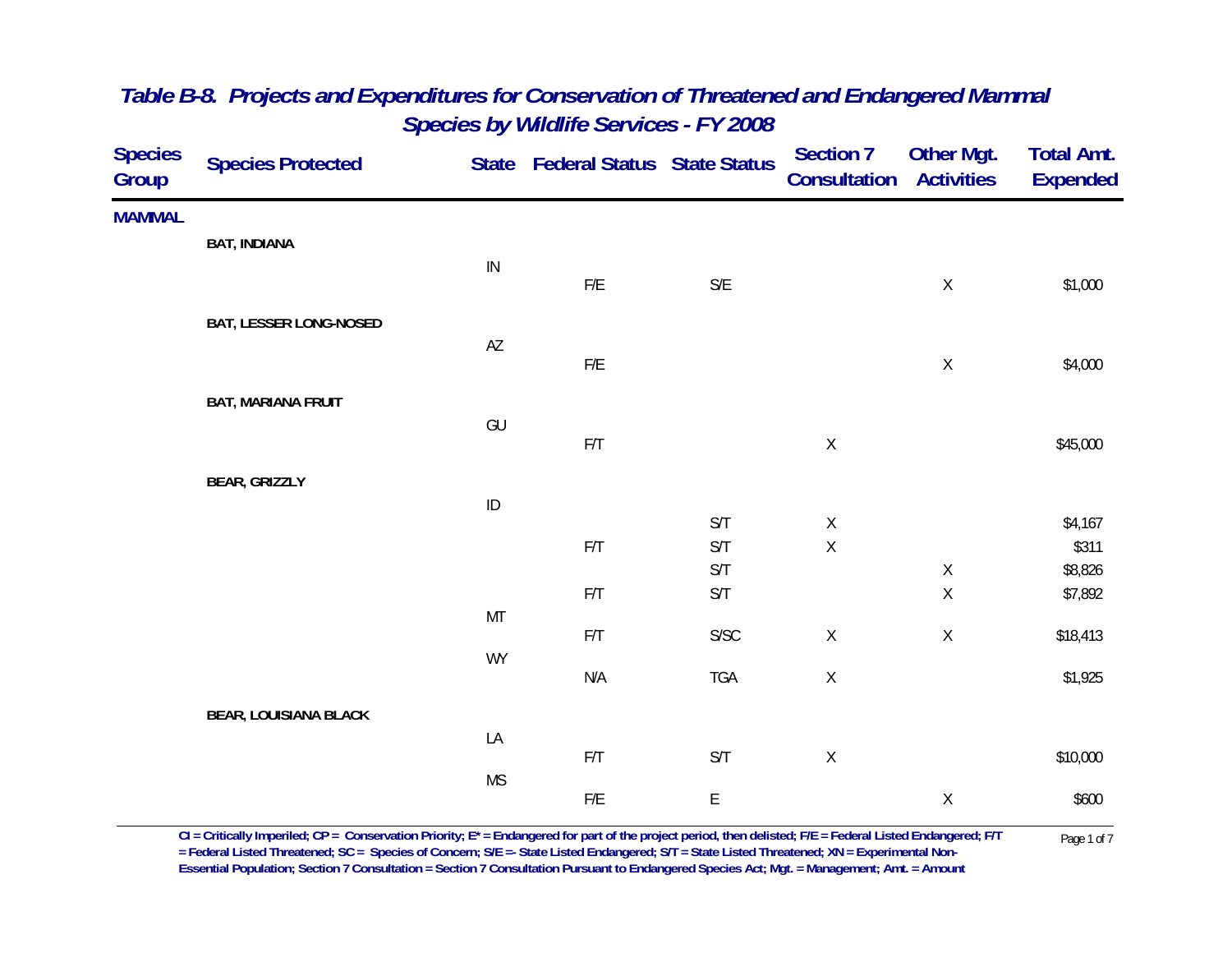| <b>Species</b><br>Group | <b>Species Protected</b>     |                        | State Federal Status State Status |                         | <b>Section 7</b><br>Consultation | Other Mgt.<br><b>Activities</b> | <b>Total Amt.</b><br><b>Expended</b> |
|-------------------------|------------------------------|------------------------|-----------------------------------|-------------------------|----------------------------------|---------------------------------|--------------------------------------|
| <b>MAMMAL</b>           |                              |                        |                                   |                         |                                  |                                 |                                      |
|                         | <b>BEAR, LOUISIANA BLACK</b> |                        |                                   |                         |                                  |                                 |                                      |
|                         | CHIPMUNK, PALMER'S           |                        |                                   |                         |                                  |                                 |                                      |
|                         |                              | <b>NV</b>              |                                   | S/CP                    | $\mathsf X$                      |                                 | \$10,990                             |
|                         | DEER, COLUMBIAN WHITE-TAILED |                        |                                   |                         |                                  |                                 |                                      |
|                         |                              | ${\sf OR}$             | F/E                               |                         | $\mathsf X$                      |                                 | \$14,000                             |
|                         |                              | WA                     | ${\sf F/E}$                       |                         | $\mathsf X$                      |                                 | \$40,785                             |
|                         | FERRET, BLACK-FOOTED         |                        |                                   |                         |                                  |                                 |                                      |
|                         |                              | $\mathsf{A}\mathsf{Z}$ | $F/E$ XN                          |                         |                                  |                                 |                                      |
|                         |                              | $\rm CO$               |                                   |                         |                                  |                                 | \$7,500                              |
|                         |                              | MT                     | F/E                               |                         | $\mathsf X$                      |                                 | \$1,186                              |
|                         |                              |                        | F/E                               | S/E                     |                                  | $\mathsf X$                     | \$1,047                              |
|                         |                              | UT                     | ${\sf F/E}$                       |                         | $\mathsf X$                      |                                 | \$9,800                              |
|                         | FOX, KIT                     |                        |                                   |                         |                                  |                                 |                                      |
|                         |                              | ${\sf OR}$             |                                   | $\mathsf{S}/\mathsf{T}$ |                                  | $\mathsf X$                     | \$1,800                              |
|                         | FOX, SWIFT                   |                        |                                   |                         |                                  |                                 |                                      |
|                         |                              | <b>NE</b>              |                                   |                         |                                  |                                 |                                      |

 $CI = Critically$  Imperiled;  $CP = \text{Conservation Priority}; E^* = \text{Endangered for part of the project period, then deleted; F/E = Federal listed Endanged; F/T = \text{Federal Listed Thread-Thread: F/T = \text{Pageral Thread-Thread: SC} = \text{Species of Concern; S/E} = \text{State Listed Endanged; S/T = State Listed Thread-Thread: N/N = Experimental Non-$ **Essential Population; Section 7 Consultation = Section 7 Consultation Pursuant to Endangered Species Act; Mgt. = Management; Amt. = Amount**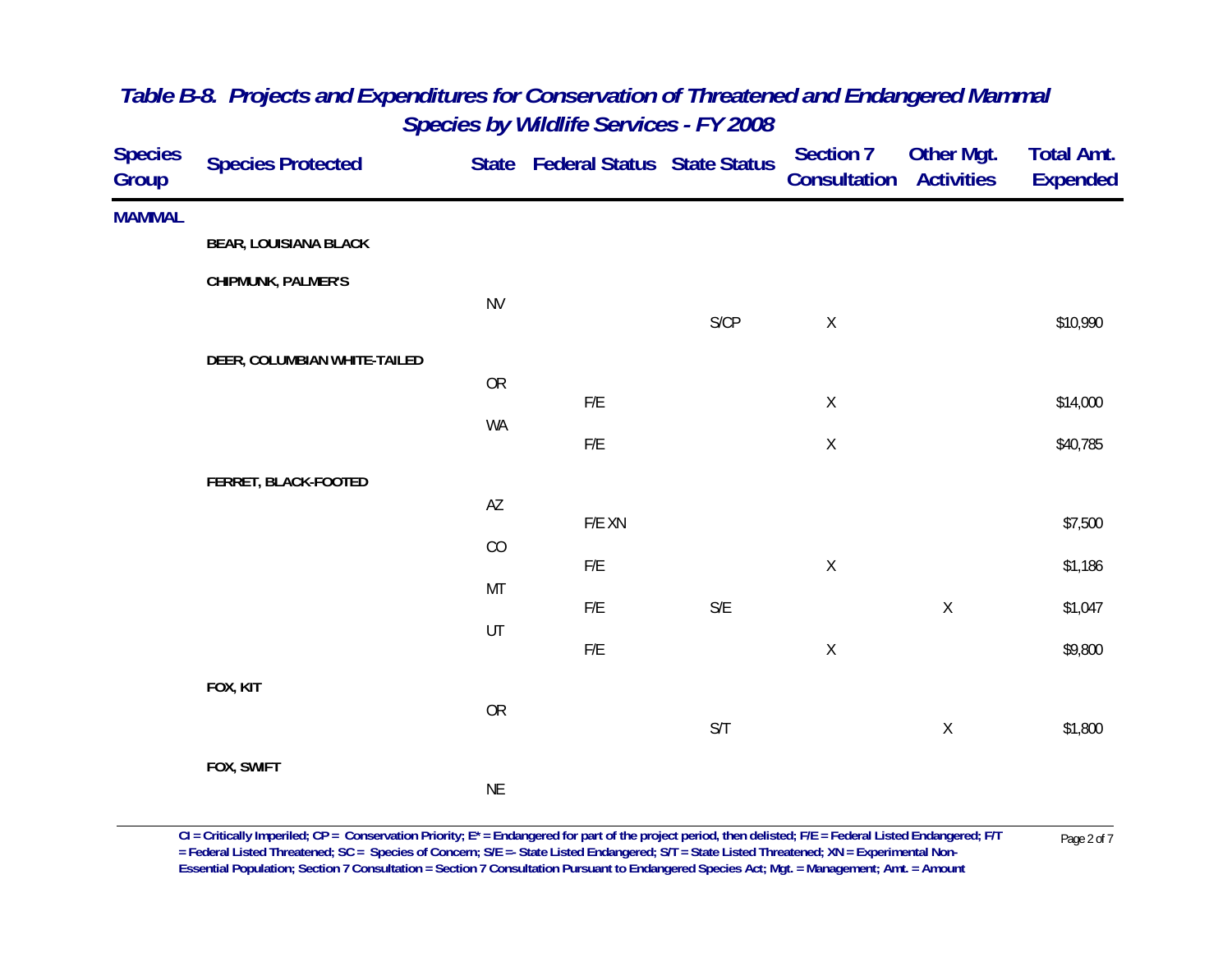| <b>Species</b><br>Group | <b>Species Protected</b> |                        | State Federal Status State Status |                                                                 | <b>Section 7</b><br>Consultation | Other Mgt.<br><b>Activities</b> | <b>Total Amt.</b><br><b>Expended</b> |
|-------------------------|--------------------------|------------------------|-----------------------------------|-----------------------------------------------------------------|----------------------------------|---------------------------------|--------------------------------------|
| <b>MAMMAL</b>           |                          |                        |                                   |                                                                 |                                  |                                 |                                      |
|                         | FOX, SWIFT               | $\sf NE$               |                                   |                                                                 |                                  |                                 |                                      |
|                         |                          |                        |                                   | $\mathsf{S}/\mathsf{E}$                                         |                                  | $\mathsf X$                     | $\$0$                                |
|                         | <b>JAGUAR</b>            |                        |                                   |                                                                 |                                  |                                 |                                      |
|                         |                          | $\mathsf{A}\mathsf{Z}$ | ${\sf F/E}$                       |                                                                 |                                  | $\mathsf X$                     | \$4,326                              |
|                         |                          | <b>NM</b>              |                                   |                                                                 |                                  |                                 |                                      |
|                         |                          |                        | ${\sf F/E}$                       | $\ensuremath{\mathsf{S}}\xspace/\ensuremath{\mathsf{R}}\xspace$ | $\mathsf X$                      |                                 | \$6,000                              |
|                         | LYNX, CANADA             | $\rm CO$               |                                   |                                                                 |                                  |                                 |                                      |
|                         |                          |                        | $\mathsf{F}/\mathsf{T}$           |                                                                 | $\mathsf X$                      |                                 | \$1,028                              |
|                         |                          | $\sf ID$               | $\mathsf{F}/\mathsf{T}$           | $\mathsf{S}/\mathsf{T}$                                         |                                  | $\mathsf X$                     | \$15,722                             |
|                         |                          | ME                     |                                   |                                                                 |                                  |                                 |                                      |
|                         |                          | MN                     | $\mathsf{F}/\mathsf{T}$           |                                                                 |                                  | $\mathsf X$                     | \$1,200                              |
|                         |                          |                        | $\mathsf{F}/\mathsf{T}$           |                                                                 |                                  | $\mathsf X$                     | \$2,500                              |
|                         |                          | MT                     | $\mathsf{F}/\mathsf{T}$           | ${\sf S/SC}$                                                    |                                  | $\mathsf X$                     | \$1,391                              |
|                         |                          | ${\sf OR}$             |                                   |                                                                 |                                  |                                 |                                      |
|                         |                          | <b>WY</b>              | $\mathsf{F}/\mathsf{T}$           |                                                                 |                                  | $\mathsf X$                     | \$2,000                              |
|                         |                          |                        | $\mathsf{F}/\mathsf{T}$           | $\mathsf{S}/\mathsf{T}$                                         |                                  | $\mathsf X$                     | \$800                                |
|                         | MOUSE, ANASTASIA ISLAND  |                        |                                   |                                                                 |                                  |                                 |                                      |
|                         |                          | $\mathsf{FL}$          |                                   |                                                                 |                                  |                                 |                                      |

CI = Critically Imperiled; CP = Conservation Priority; E\* = Endangered for part of the project period, then delisted; F/E = Federal Listed Endangered; F/T Page 3 of 7<br>= Federal Listed Threatened; SC = Species of Concern; **Essential Population; Section 7 Consultation = Section 7 Consultation Pursuant to Endangered Species Act; Mgt. = Management; Amt. = Amount**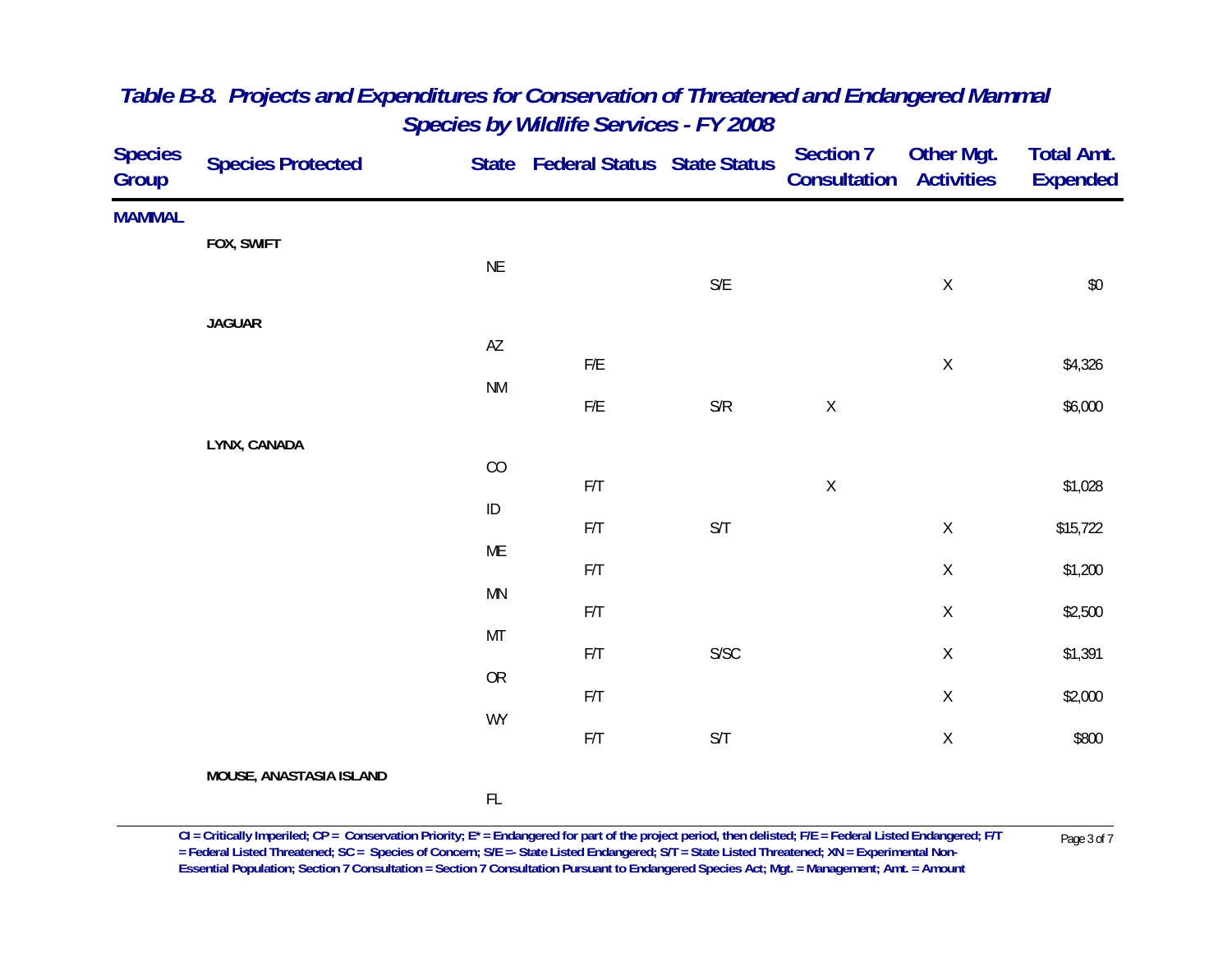| <b>Species</b><br>Group | <b>Species Protected</b>  |               | State Federal Status State Status |                         | <b>Section 7</b><br><b>Consultation Activities</b> | Other Mgt.  | <b>Total Amt.</b><br><b>Expended</b> |
|-------------------------|---------------------------|---------------|-----------------------------------|-------------------------|----------------------------------------------------|-------------|--------------------------------------|
| <b>MAMMAL</b>           |                           |               |                                   |                         |                                                    |             |                                      |
|                         | MOUSE, ANASTASIA ISLAND   | FL            | $F/E$                             |                         |                                                    |             |                                      |
|                         | MOUSE, CHOCTAWAHATCHEE    |               |                                   |                         | $\sf X$                                            |             | \$6,108                              |
|                         |                           | FL            | F/E                               |                         | $\mathsf X$                                        |             | \$8,430                              |
|                         | MOUSE, KEY LARGO COTTON   |               |                                   |                         |                                                    |             |                                      |
|                         |                           | FL            | F/E                               |                         | $\mathsf X$                                        |             | \$45,590                             |
|                         | MOUSE, PERDIDO KEY BEACH  |               |                                   |                         |                                                    |             |                                      |
|                         |                           | $\mathsf{AL}$ | F/E                               | S/E                     |                                                    | $\mathsf X$ | \$300                                |
|                         |                           | FL            | F/E                               |                         | $\mathsf X$                                        |             | \$15,191                             |
|                         | MOUSE, SALT MARSH HARVEST |               |                                   |                         |                                                    |             |                                      |
|                         |                           | CA            | $\mathsf{F}/\mathsf{E}$           | $\mathsf{S}/\mathsf{E}$ | $\mathsf X$                                        |             | \$139,280                            |
|                         | MOUSE, SOUTHEASTERN BEACH |               |                                   |                         |                                                    |             |                                      |
|                         |                           | FL            | F/T                               |                         | $\mathsf X$                                        |             | \$19,800                             |
|                         | MOUSE, ST ANDREW BEACH    |               |                                   |                         |                                                    |             |                                      |
|                         |                           | $\mathsf{FL}$ |                                   | $\mathsf{S}/\mathsf{E}$ | $\mathsf X$                                        |             | \$5,059                              |

 $CI = Critically$  Imperiled;  $CP = \text{Conservation Priority}; E^* = \text{Endangered for part of the project period, then deleted; F/E = Federal listed Endanged; F/T = \text{Federal Listed Thread-Thread: F/T = \text{Pageral Thread-Thread: SC} = \text{Species of Concern; S/E} = \text{State Listed Endanged; S/T = State Listed Thread-Thread: N/N = Experimental Non-$ **Essential Population; Section 7 Consultation = Section 7 Consultation Pursuant to Endangered Species Act; Mgt. = Management; Amt. = Amount**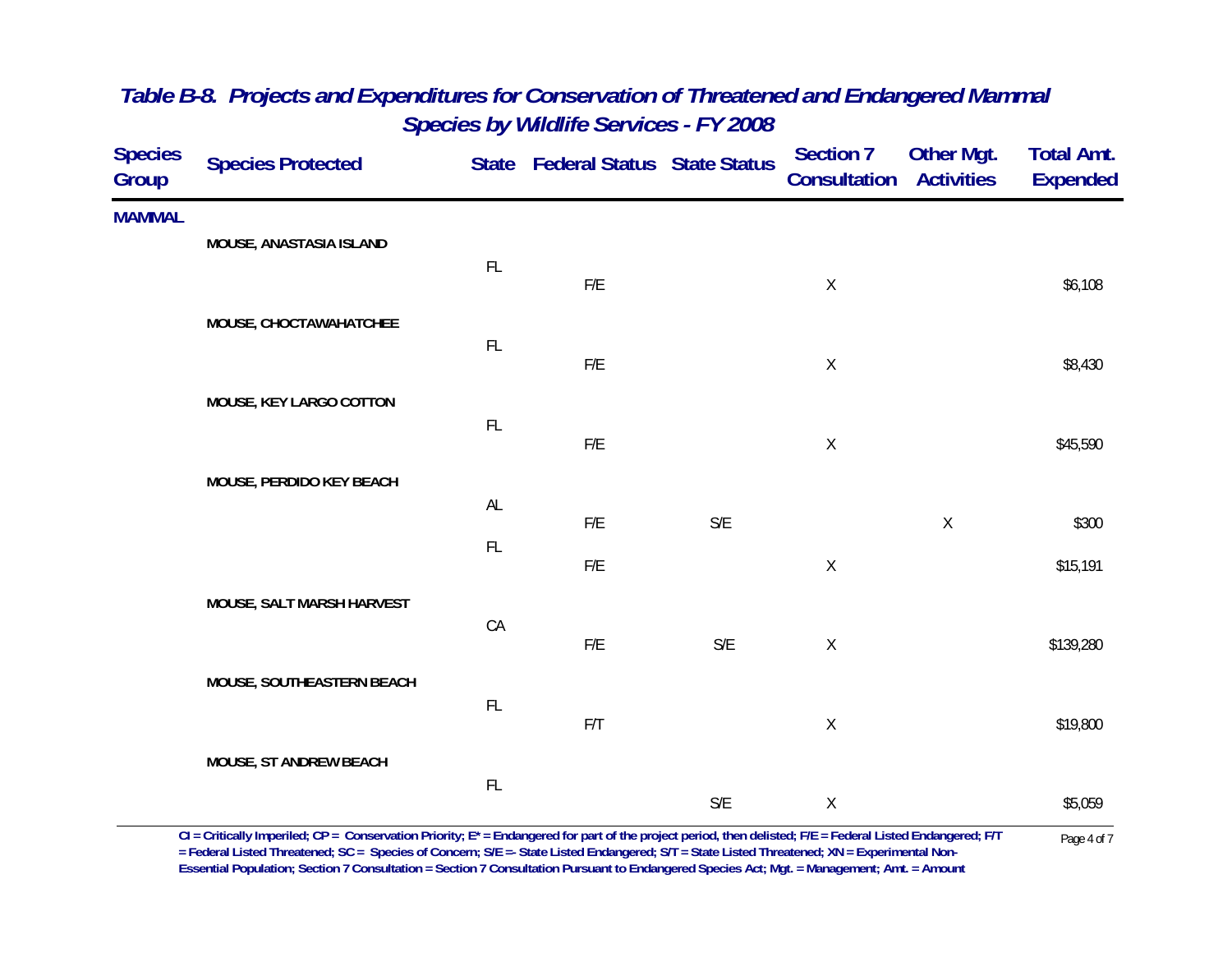| <b>Species</b><br>Group | <b>Species Protected</b>        |               | State Federal Status State Status |                         | <b>Section 7</b><br><b>Consultation Activities</b> | <b>Other Mgt.</b> | <b>Total Amt.</b><br><b>Expended</b> |
|-------------------------|---------------------------------|---------------|-----------------------------------|-------------------------|----------------------------------------------------|-------------------|--------------------------------------|
| <b>MAMMAL</b>           |                                 |               |                                   |                         |                                                    |                   |                                      |
|                         | MOUSE, ST ANDREW BEACH          |               |                                   |                         |                                                    |                   |                                      |
|                         | <b>OCELOT</b>                   |               |                                   |                         |                                                    |                   |                                      |
|                         |                                 | TX            | F/T                               | S/E                     |                                                    | $\mathsf X$       | \$8,300                              |
|                         | PRAIRIE DOG, UTAH               |               |                                   |                         |                                                    |                   |                                      |
|                         |                                 | UT            | F/T                               |                         | $\mathsf X$                                        |                   | \$5,000                              |
|                         | RABBIT, LOWER KEYS MARSH        |               |                                   |                         |                                                    |                   |                                      |
|                         |                                 | $\mathsf{FL}$ | $\mathsf{F}/\mathsf{E}$           |                         | $\mathsf X$                                        |                   | \$40,000                             |
|                         |                                 |               |                                   |                         |                                                    |                   |                                      |
|                         | RAT, SILVER RICE                | $\mathsf{FL}$ |                                   |                         |                                                    |                   |                                      |
|                         |                                 |               | F/E                               |                         | $\mathsf X$                                        |                   | \$25,287                             |
|                         | SHEEP, BIGHORN                  |               |                                   |                         |                                                    |                   |                                      |
|                         |                                 | CA            | ${\sf F/E}$                       | $\mathsf{S}/\mathsf{E}$ | $\mathsf X$                                        |                   | \$233,685                            |
|                         | SQUIRREL, NORTHERN IDAHO GROUND |               |                                   |                         |                                                    |                   |                                      |
|                         |                                 | $\sf ID$      |                                   |                         |                                                    |                   |                                      |
|                         |                                 |               | F/T                               | S/T                     | $\mathsf X$                                        |                   | \$2,750                              |
|                         | SQUIRREL, SOUTHERN IDAHO GROUND |               |                                   |                         |                                                    |                   |                                      |
|                         |                                 | $\sf ID$      | ${\sf F/C}$                       |                         | $\mathsf X$                                        |                   | \$173                                |
|                         |                                 |               |                                   |                         |                                                    |                   |                                      |

 $CI = Critically$  Imperiled;  $CP = \text{Conservation Priority}; E^* = \text{Endangered for part of the project period, then deleted; F/E = Federal Listed Endanged; F/T  
= Federal Listed Threated, SC = Species of Concern; S/E = State Listed Endanged; S/T = State Listed Threated; XN = Experimental Non-$ **Essential Population; Section 7 Consultation = Section 7 Consultation Pursuant to Endangered Species Act; Mgt. = Management; Amt. = Amount**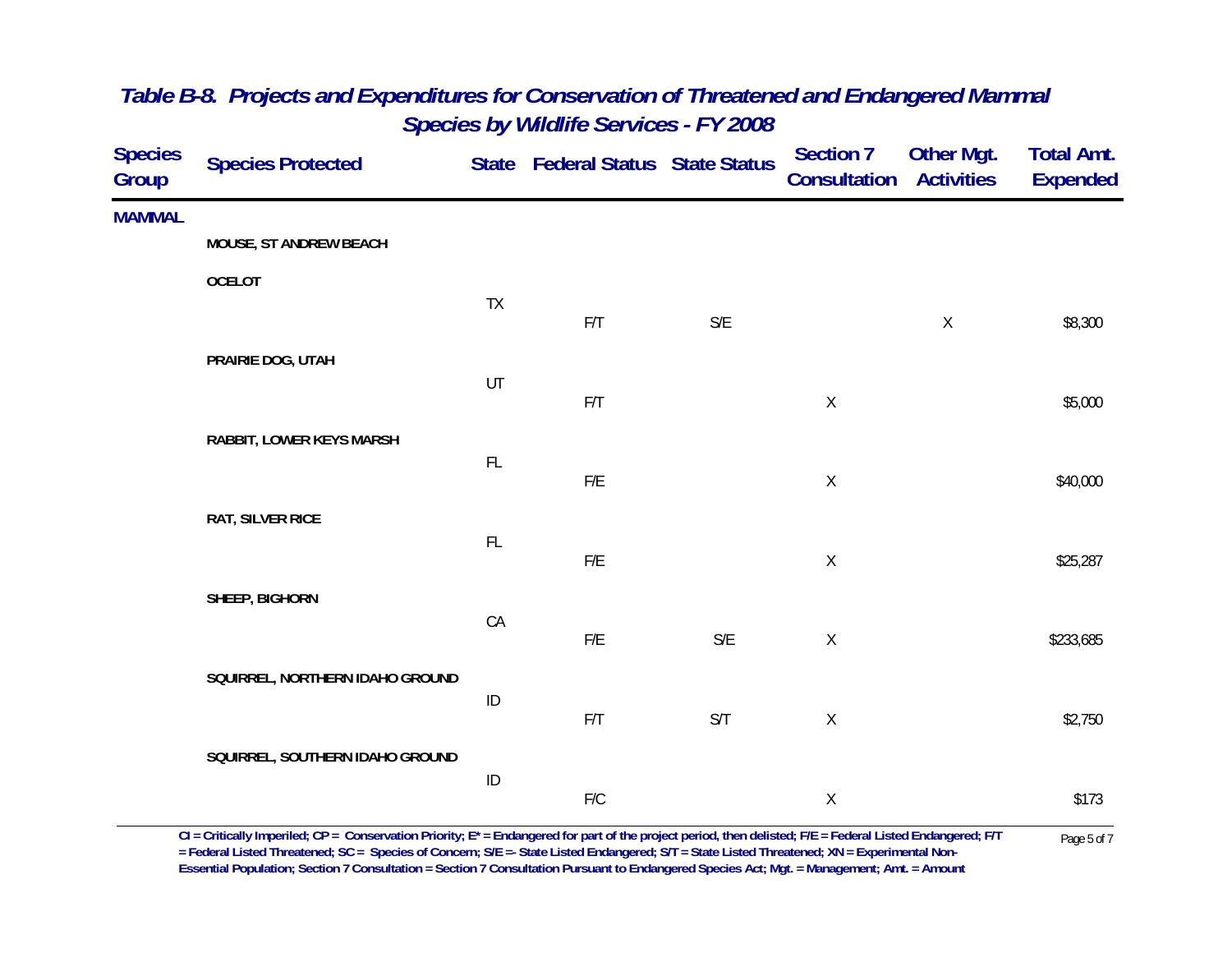| <b>Species</b><br>Group | <b>Species Protected</b>        |               | State Federal Status State Status |                         | <b>Section 7</b><br><b>Consultation</b> | <b>Other Mgt.</b><br><b>Activities</b> | <b>Total Amt.</b><br><b>Expended</b> |
|-------------------------|---------------------------------|---------------|-----------------------------------|-------------------------|-----------------------------------------|----------------------------------------|--------------------------------------|
| <b>MAMMAL</b>           |                                 |               |                                   |                         |                                         |                                        |                                      |
|                         | SQUIRREL, SOUTHERN IDAHO GROUND |               |                                   |                         |                                         |                                        |                                      |
|                         | <b>WOLF, GRAY</b>               |               |                                   |                         |                                         |                                        |                                      |
|                         |                                 | $\sf ID$      |                                   |                         |                                         |                                        |                                      |
|                         |                                 |               | F/E                               |                         | $\mathsf X$                             |                                        | \$2,898                              |
|                         |                                 |               | F/XN                              |                         |                                         | $\mathsf X$                            | \$42,357                             |
|                         |                                 |               | F/E                               |                         |                                         | $\mathsf X$                            | \$10,469                             |
|                         |                                 |               | F/XN                              |                         | $\mathsf X$                             |                                        | \$526,808                            |
|                         |                                 | $\mathsf{MI}$ |                                   |                         |                                         |                                        |                                      |
|                         |                                 |               | $F/E^*$                           | $\mathsf{S}/\mathsf{T}$ | $\mathsf X$                             |                                        | \$118,666                            |
|                         |                                 | MN            |                                   |                         |                                         |                                        |                                      |
|                         |                                 |               | F/T beg                           | S/SC                    | Χ                                       |                                        | \$480,000                            |
|                         |                                 | $\mathsf{MT}$ |                                   |                         |                                         |                                        |                                      |
|                         |                                 |               | F/E                               | S/SC                    | $\mathsf X$                             | $\mathsf X$                            | \$66,975                             |
|                         |                                 |               | F/XN                              | S/SC                    | $\mathsf X$                             | $\mathsf X$                            | \$282,571                            |
|                         |                                 | ND            |                                   |                         |                                         |                                        |                                      |
|                         |                                 |               | F/E                               | ${\sf S/SC}$            |                                         | $\mathsf X$                            | \$450                                |
|                         |                                 | ${\sf OR}$    |                                   |                         |                                         |                                        |                                      |
|                         |                                 |               | F/E                               |                         |                                         | $\mathsf X$                            | \$8,000                              |
|                         |                                 | UT            |                                   |                         |                                         |                                        |                                      |
|                         |                                 |               | F/E                               |                         | $\mathsf X$                             |                                        | \$5,000                              |
|                         |                                 | WI            |                                   |                         |                                         |                                        |                                      |
|                         |                                 |               | F/E                               | Protect                 | $\mathsf X$                             |                                        | \$295,763                            |
|                         |                                 | WY            | F/XN                              | TGA/P                   | Χ                                       |                                        | \$212,130                            |
|                         |                                 |               |                                   |                         |                                         |                                        |                                      |

**WOLF, MEXICAN GRAY**

 $CI = Critically$  Imperiled;  $CP = \text{Conservation Priority}; E^* = \text{Endangered for part of the project period, then deleted; F/E = Federal listed Endanged; F/T = \text{Federal Listed Thread-Thread: F/T = \text{Pageral (F/T)} = \text{Page 6 of 7})}$ **Essential Population; Section 7 Consultation = Section 7 Consultation Pursuant to Endangered Species Act; Mgt. = Management; Amt. = Amount**